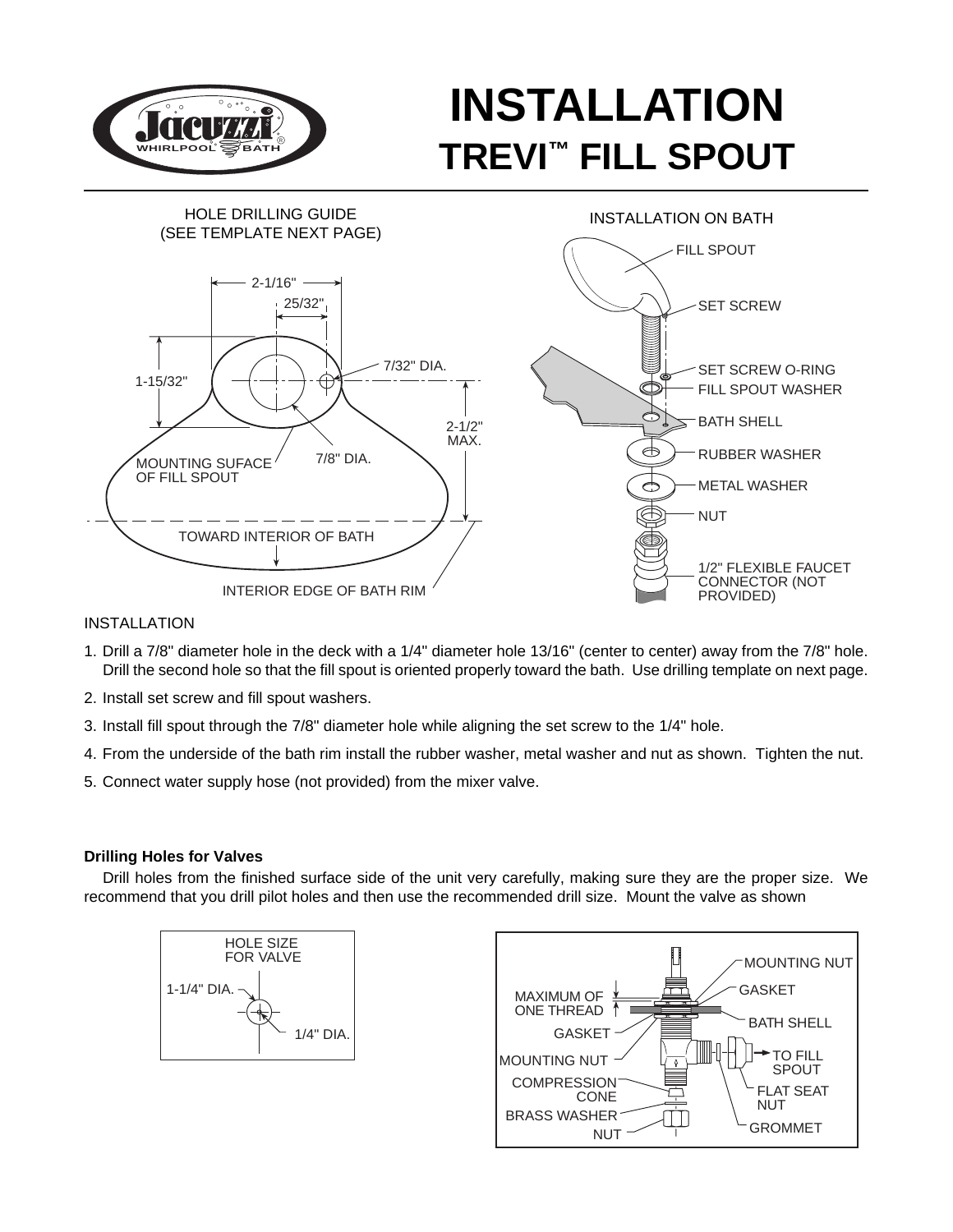Plumbing Code Requirements

When the Water Rainbow Fill Spout is mounted on the bath and the fill spout opening is less than 1" above the bath rim, plumbing codes will require the installation of an anti-siphon valve. Locate the anti-siphon valve 6" above the rim of the bath in a vertical position over a waterproof surface or fixture to allow for any possible water leakage through the air vent. The valve must be installed with access for service.